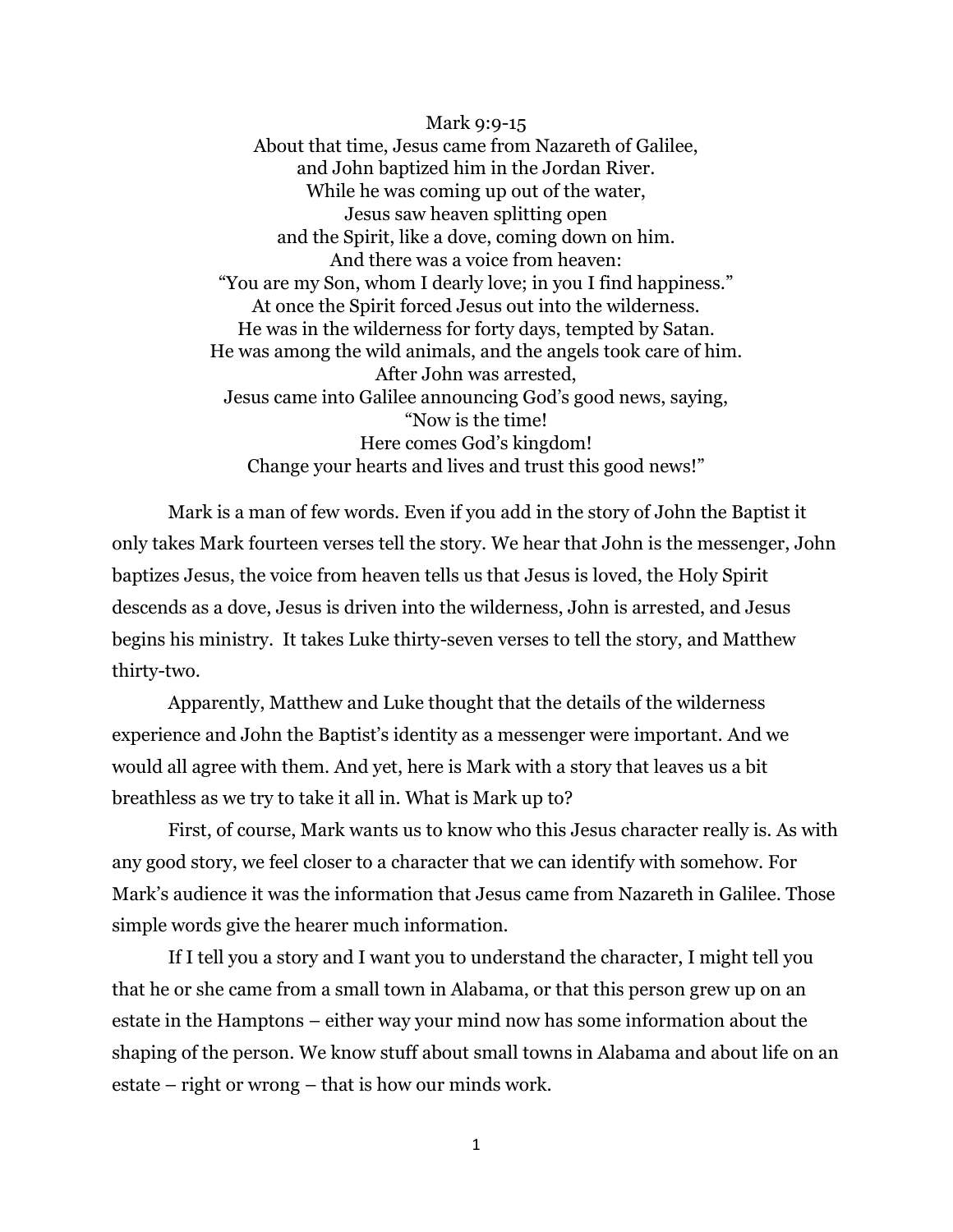And then, Mark wants his listeners to know that Jesus isn't just a boy from Nazareth (or Alabama or the Hamptons) – yes Jesus has his roots among you – he grew up in a small town – a good Jewish boy just like you would expect and yet so much more.

And the whirlwind story continues. Mark does give us some places to catch our breath. Mark begins our text today with pretty ordinary words - *About that time, Jesus came from Nazareth of Galilee, and John baptized him in the Jordan River.* Those first listeners wouldn't have thought that was terribly unusual – they knew about Nazareth and lots and lots of people were being baptized by John. He was a bit of a local phenomenon.

But then, Mark catches our attention. *While he was coming out of the water* – can't you just hear the underscoring music become more dramatic, the lighting begins to change – we know if we are listening that something is up.

And then Mark lets us in on what happens – Jesus saw – not the crowd, not John the Baptist – Jesus sees – the heavens splitting open –the Spirit, like a dove coming down on him and hears a voice from heaven. What a moment.

And then before Jesus or the listeners can catch our collective breath, Mark rushes onward. Mark wants us to know that yes there was a wilderness experience, that Jesus was tempted by Satan, that he was among wild animals – but Mark says – the angels took care of him so all is well. We begin to breathe in thankfulness and gratitude.

I think Mark us up to something quite brilliant in his storytelling. He not only catches us up in this amazing story, there is a purpose to the whirlwind that propels us. Mark wants us to get to and focus on the final part of this text. It is his destination for us and his hope that we will hear it.

Our modern ears are attuned to thinking that Jesus first words were repent. That's not what Mark says. Jesus first words as he begins his ministry according to Mark are *Now is the time! Here comes God's kingdom!* 

Jesus says something new is breaking in. Mark and the other Gospel writers go on to flesh out Jesus' vision of God's kin-dom. Repentance belongs to this vision, but it is not where Jesus began.

2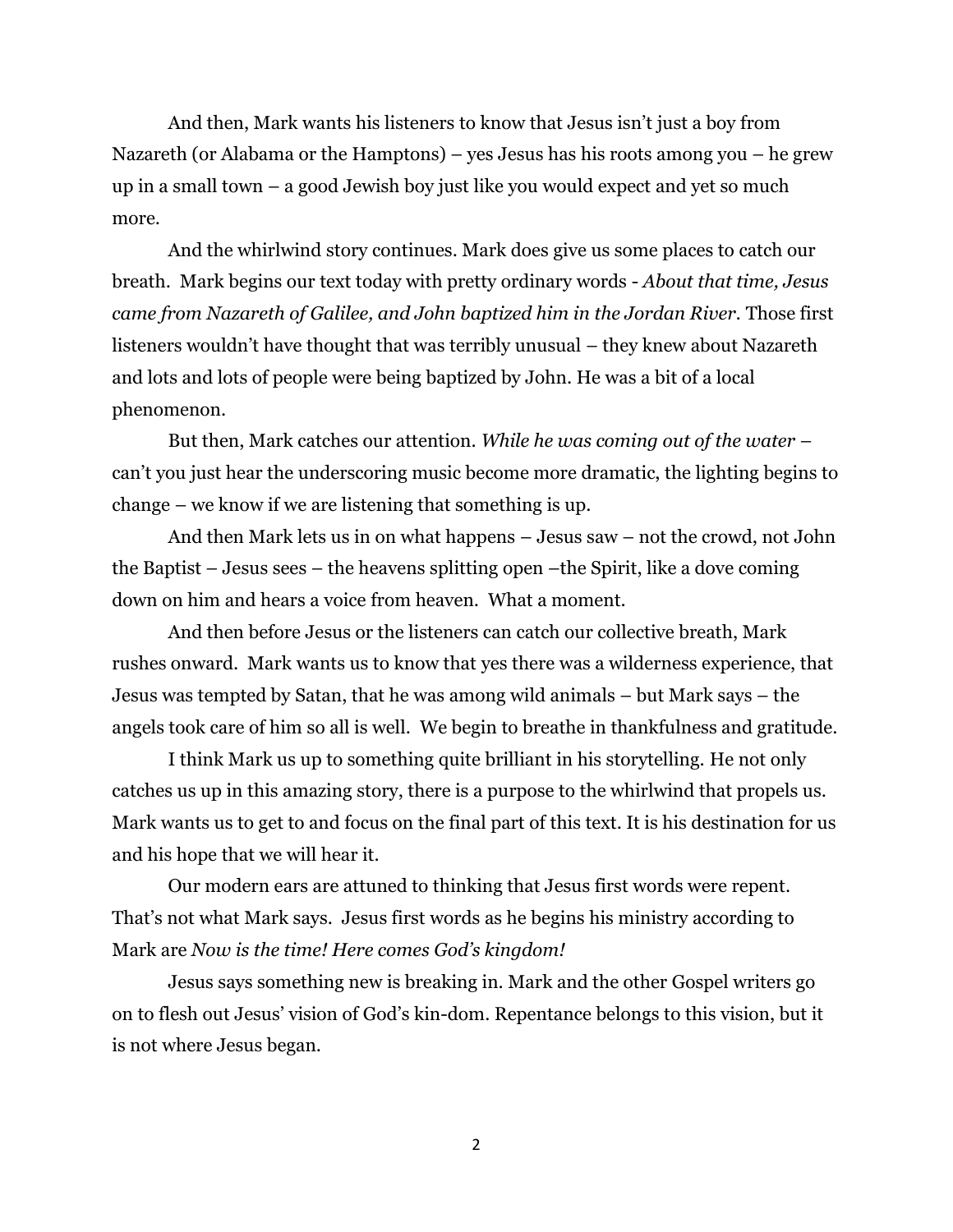Can you hear it – *Now is the time. Here comes God's kin-dom.* This is the pinnacle of Mark's breathless story. We must hear that before we can fully hear Jesus' next words. *Change your hearts and lives and trust this good news!"*

Trust this good news. Right now, in Mark's story of Jesus, the listeners to Jesus' first words didn't know about the crucifixion and resurrection story. There was simply this – God's kin-dom has come near. Now is the time.

That is the good news we hear this morning.

Because God's kin-dom has come near we have the assurance that transformation is possible. That assurance is what enables us to overcome the shame that we carry in our hearts, of the agony of not being good enough to be chosen for the team, of stopping before we buy into our culture's promises that if we just earn enough or buy enough that we will finally be good enough.

This is the kin-dom, the grace that transforms us from the fear of reaching out to our brothers and sisters into Living God's Word with courage. Grace is the assurance that even when we don't know exactly how to do it, that God will provide the means, the words, the actions to extend that kin-dom of God.

It happens when we deliver eighty-six cans of soup to the Connecting Grounds, when we make peanut butter and jelly sandwiches for the hungry, support shelters in our community, take homemade food to college students and support Crosslines. If we step back and look, we realize that somehow those things just seem to come together seamlessly – that is God's grace – God's kin-dom come near.

The kin-dom transforms us as we work together to be the church of Jesus Christ in this time and place. It happens when pipes burst in our own building and somehow it all comes together as we look around for God's kin-dom.

When we hear those words *"Now is the time! Here comes God's kingdom!* – when we really hear them = when we let them fill our hearts – then our hearts and minds are changed. And often when we believe this good news other hearts and minds are changed.

Jesus saw something truly amazing as he came up from the water that day. What he saw propelled him onto the journey of sharing what he heard – "You are my Son, whom I dearly love; in you I find happiness." That is the kin-dom of God in a few words. That is the message that Jesus shares with us.